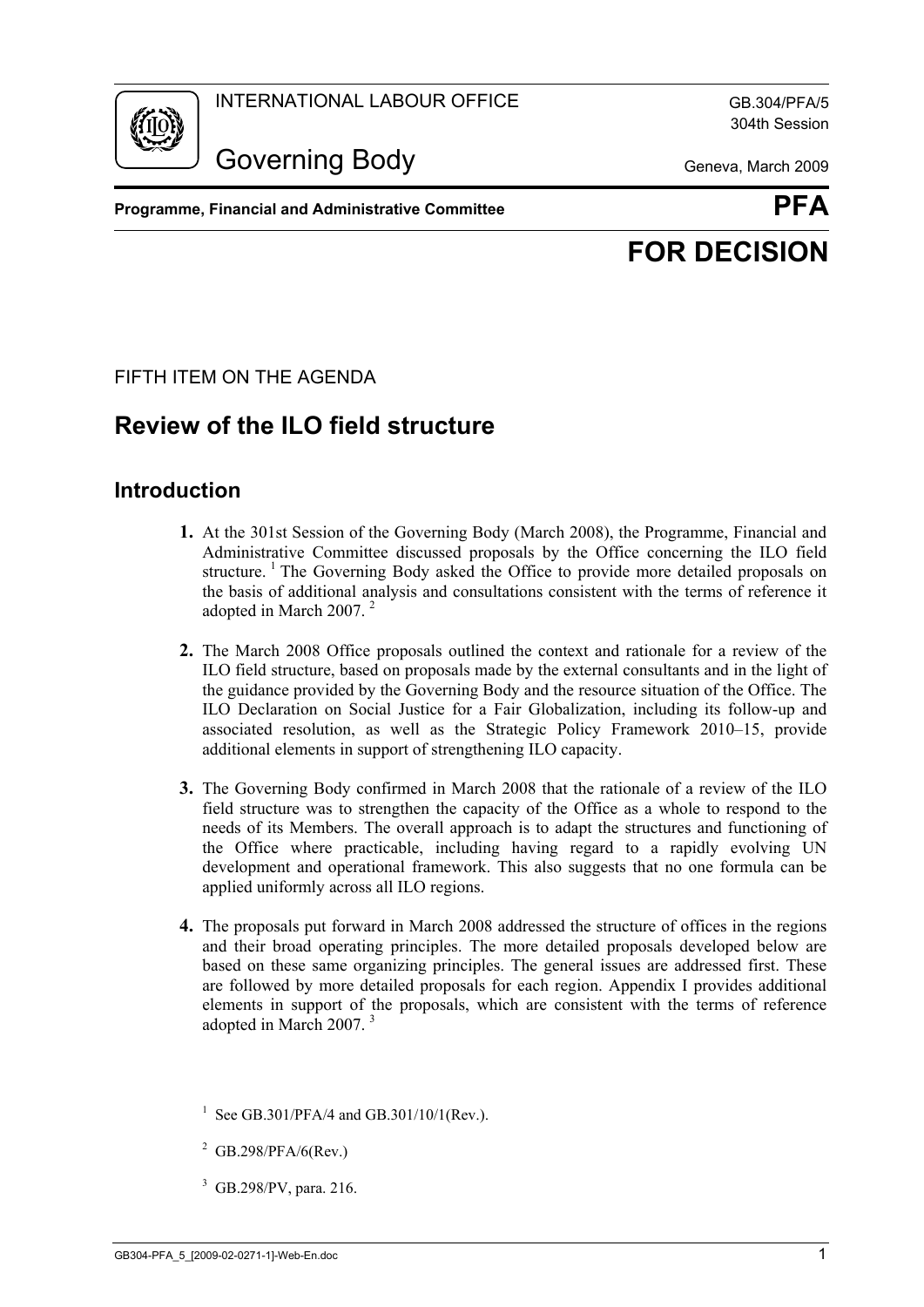### **A two-tier structure in the regions**

**5.** A two-tier structure is proposed for the regions, with country offices (servicing constituents in one or several countries) reporting directly to the regional office in each region. This structure simplifies and clarifies reporting lines. It is already in effect in the Latin America and Caribbean region where all office directors report directly to the regional office.

#### **Decent work technical support teams**

- **6.** It is proposed to establish in each region a limited number of decent work technical support teams (DWTs). These will be located in country offices and include a number of technical specialists who cover all four strategic objectives and work as a team in a coordinated fashion. DWTs will not introduce any dual authority since in the country offices where a DWT is located, there will be only one director.
- **7.** The establishment of DWTs seeks to reorganize, where relevant, existing technical capacity so as to achieve greater critical mass and flexibility in the deployment of technical specialists. The total number of technical specialists per region would not change. The DWTs will provide technical support to ILO Members. The technical specialists will support country offices in the design and implementation of Decent Work Country Programmes. They will work under the overall coordination of the regional office and through country offices. Knowledge-sharing systems will facilitate the exchange of information, analysis and experience within and across regions.
- **8.** Employers' and workers' specialists will be integral members of DWTs retaining their full responsibility to liaise with and support employers' and workers' organizations respectively.
- **9.** Table 1 reflects the effect of the proposals in terms of the number of ILO offices in all regions in a "before" and "after" situation.

|                     | <b>Before</b> | After                           |
|---------------------|---------------|---------------------------------|
| Regional offices    | ხ             | 5                               |
| Subregional offices | 15            | None                            |
| Country offices     | 31            | 46                              |
| <b>DWTs</b>         | None          | 13 (located in country offices) |

#### **Table 1. Summary view of ILO field structure "before" and "after"**

### **National ILO coordinators**

**10.** In those countries in which the ILO has no office and where a large programme of technical cooperation warrants a stronger presence, the ILO will draw on the services of national ILO coordinators. Such coordinators will report to, and be supervised by, the corresponding ILO country office director. Current experience with national ILO coordinators is broadly positive. National ILO coordinators are not permanent positions and are subject to change as the ILO programmes of cooperation evolve. The Office will introduce clear selection procedures and criteria to ensure independence of national ILO coordinators. National coordinator positions will enable the ILO to participate effectively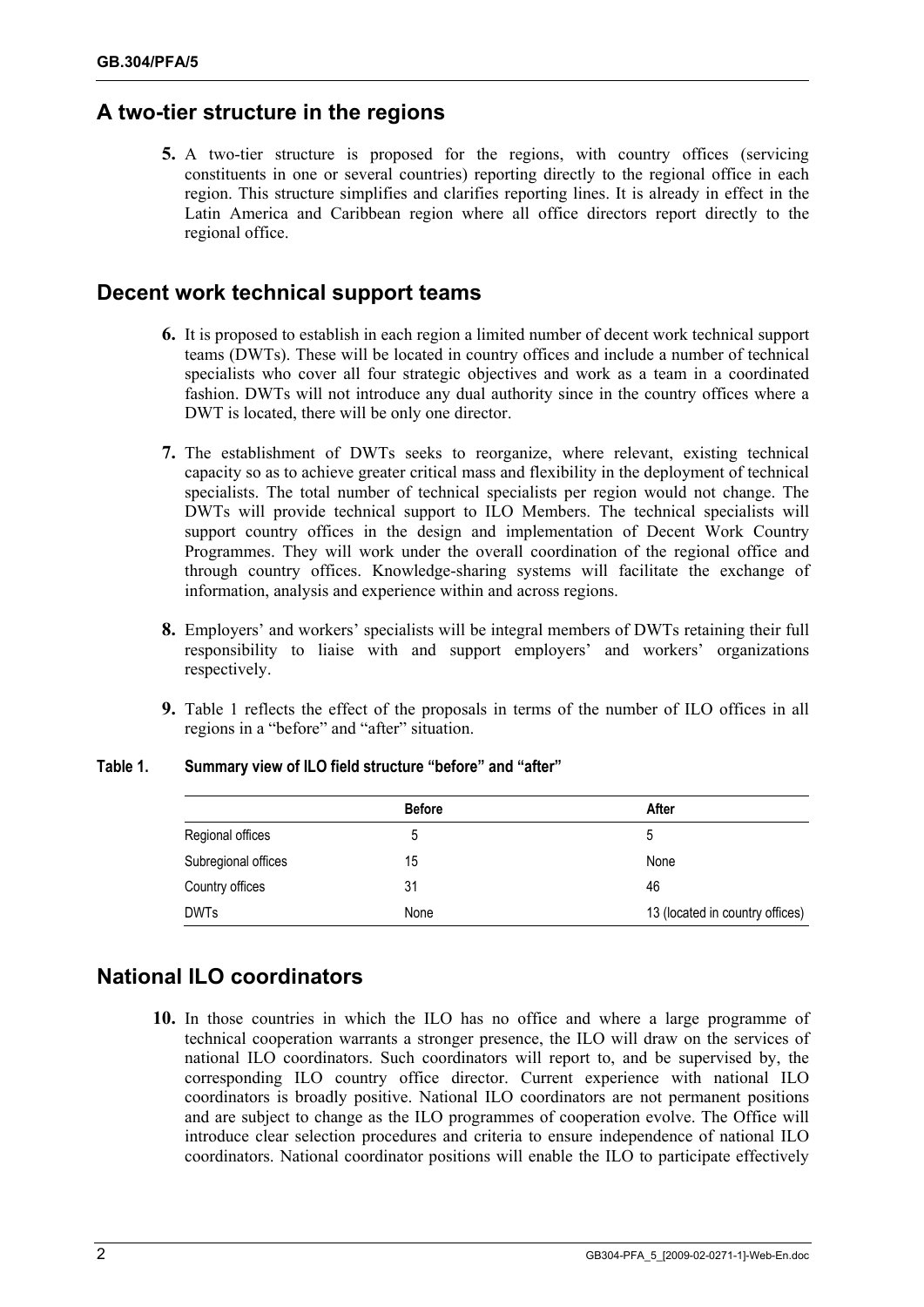in more countries in common UN programmes under the coordination of the UN Resident Coordinator.

#### **Roles and responsibilities**

- **11.** To realize the full potential of the above proposals, greater clarity is necessary in the distribution of roles and responsibilities between different levels of authority. This is key to strengthening ILO capacity to efficiently use ILO resources and service Members' needs.
- **12.** Single- or multi-country offices will have primary responsibility to assist Members and support constituents to develop and implement activities in the context of the Decent Work Agenda, mainly in the form of Decent Work Country Programmes, in close coordination, where appropriate, with UN Development Assistance Frameworks (UNDAFs). Country offices will draw on the services of technical specialists in DWTs, as and when needed. This specialization of ILO country offices in delivering assistance to Members would confirm an ongoing trend underlying their greater efficiency. Country office responsibilities will include the supervision of technical cooperation staff performing defined and time-bound tasks, again drawing on the support of DWTs, as and when needed.
- **13.** The primary responsibility of DWTs will be to support country offices and Members with technical advice, information and analysis on the promotion of the Decent Work Agenda.
- **14.** The above implies a clear division of tasks between the frontline implementation responsibility of country offices and the technical support function of DWTs. Technical support should be demand-driven by ILO country offices. This basic principle will be reflected in the accountability and performance evaluation of the respective staff.
- **15.** The proposals do not preclude that, in the case of certain countries and circumstances (size, distance, special needs), resident expertise could be assigned for a limited period of time. Such arrangements currently operate in ILO Offices in Beijing, Brasilia and Suva. Technical staff deployed to country offices will however be required to closely coordinate their work programmes with the DWTs in the region.
- **16.** Regional offices will retain their overall political and management responsibilities for the promotion of ILO principles and policies in the region and the implementation of the approved programme and budget. All country office directors will be accountable to, and report to, the regional director.
- **17.** Headquarters will retain overall responsibility for global policy design and development, and quality assurance under the overall leadership of the Director-General and within the framework of decisions taken by the International Labour Conference and the Governing Body. This implies in particular that headquarters will have no direct country or regional operational responsibility, save in very specific cases as decided by the Director-General. Headquarters will exercise joint responsibility with regions in the selection of technical specialists assigned to DWTs. In addition, headquarters will exercise joint responsibility with the regions for the quality assurance of Decent Work Country Programmes.
- **18.** Headquarters will work in close collaboration with regional offices, country offices and DWTs to deliver services to Members in countries and regions. In turn, regional offices, DWTs and country offices will be responsible for promoting and applying ILO policies. Regional offices and headquarters units will exercise joint responsibility for reporting on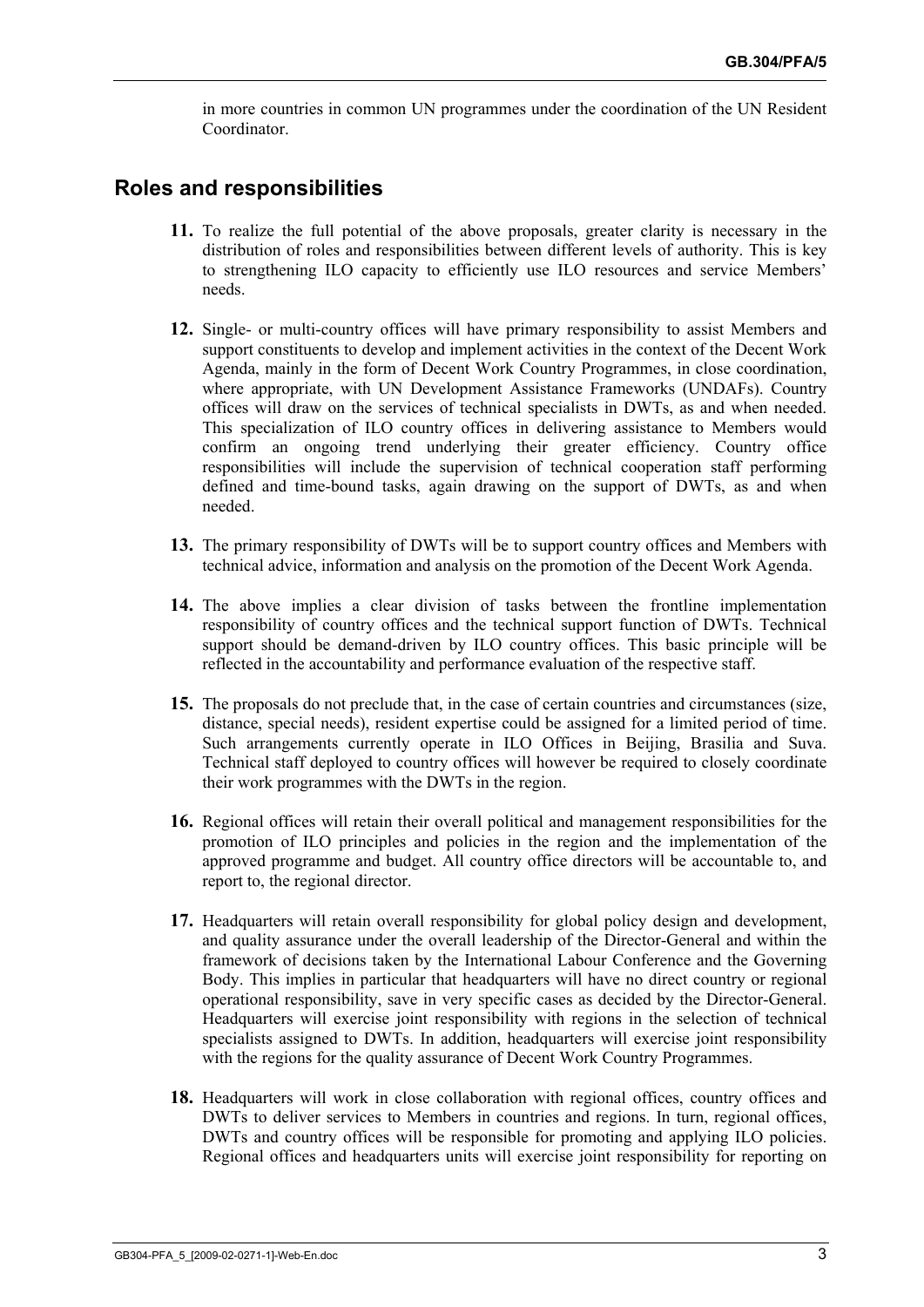results achieved against agreed targets, indicators and outcomes as specified in successive programme and budgets.

**19.** Three additional consequences flow from the above proposals.

### **Decentralization of technical cooperation**

- **20.** Further decentralization of administrative responsibility for delivering ILO extra-budgetary technical cooperation will be pursued. Regional and country offices will have primary responsibility for the delivery of technical cooperation in regions and countries. In 2007, the regions were directly responsible for the delivery of 66.6 per cent of the ILO's \$170 million extra-budgetary technical cooperation expenditure, compared to 33.4 per cent for headquarters (see Appendix II). The target is for all technical cooperation of direct benefit to a country or region to be administered by the regions. Headquarters and regions will continue to cooperate closely in the implementation of extra-budgetary technical cooperation. Technical cooperation addressing global policy development will continue to be administered by headquarters. These general principles will not apply to the Bureaux for Employers' and for Workers' Activities who have their own arrangements regarding delivery of technical cooperation.
- **21.** Additional efforts will be required in regions that currently have a lower rate of management responsibility for technical cooperation, particularly Europe and Central Asia and to a lesser extent Africa (see table 2 below). Technical cooperation projects of a distinct regional or country characteristic currently managed at headquarters will be considered for further decentralization.
- **22.** In several regions, and depending on country conditions, measures are taken to locate technical cooperation support staff in the same location and offices in order to reduce cost, facilitate exchanges and liaison with constituents and ILO offices. Such arrangements also enable the ILO to designate one staff member with some coordination responsibilities in countries without an established ILO office or national ILO coordinator. Current examples are Bamako and Kabul.

### **Staff mobility**

**23.** Mobility of technical staff within and between the regions and with headquarters is necessary for the effective functioning of an international organization as well as for the professional development of staff. Enhanced staff mobility is a key component of the current human resources strategy. Specifically, appointment to senior managerial and technical positions will be premised on serving at least one period in the regions and at headquarters during a professional career.

### **Regional directors and the Senior Management Team**

**24.** Regional directors participate regularly in Senior Management Team meetings and are thus fully associated in the policy discussions and decisions of the Office. Additional consultations with regional directors are carried out as needed.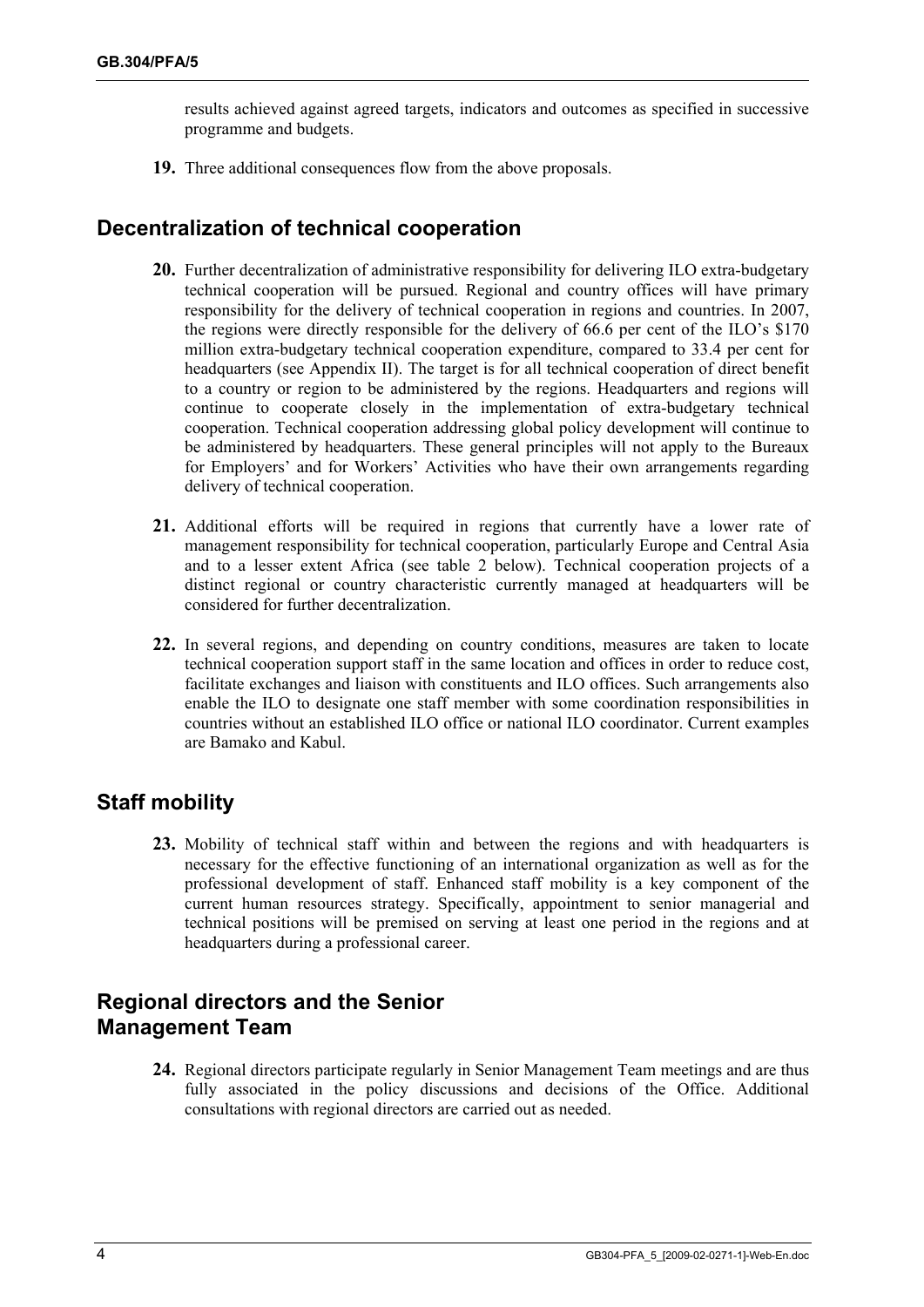#### **ILO and UN reform**

- **25.** The ILO is an integral part of UN country teams and collaborates closely in the preparation and implementation of UNDAFs. The ILO participates actively in UN country teams and UN regional directors teams. The proposals developed here take account of UN reform developments and seek to strengthen ILO capacity to effectively participate in joint UN country programme development and implementation.
- **26.** Regional UN hubs of technical assistance are being established in Bangkok (for Asia and the Pacific), Cairo (for North Africa and the Middle East), Pretoria (for sub-Saharan Africa) and Panama (for South and Central America and the Caribbean). The current proposals seek to place DWTs in those same locations. This is expected to further strengthen ILO–UN synergies and joint collaboration. The exception is Panama where the ILO has established a light coordination capacity.
- **27.** A priority for ILO–UN cooperation is to strengthen consultations with employers' and workers' organizations, in particular on policy issues of direct concern to them.

#### **Extension of IRIS to the regions and decentralization of information processing**

- **28.** The first phase of the pilot deployment of IRIS to the Budapest Office was successfully completed at the end of 2008 and the second phase is under way. Extension to the other regions will be done according to a detailed deployment strategy to be implemented during  $2010 - 11^{-4}$
- **29.** The implementation of IRIS in external offices will create opportunities to realize efficiencies through consolidation and the decentralization of information processing functions currently performed in Geneva. As indicated in the Strategic Policy Framework 2010–15, the Office will explore the feasibility of creating shared service centres in ILO external offices. This would make it possible to centralize certain processing functions which are performed in every established ILO office, thereby creating economies of scale and reducing the administrative burden on the local office.

### **Proposed regional distribution of offices by category**

**30.** Table 2 details the proposed arrangements in each region. It also provides information on the regional share of total ILO technical cooperation expenditure in 2007 and on the share of regional technical cooperation administered directly in the region.

<sup>4</sup> See GB.303/PFA/ICTS/2.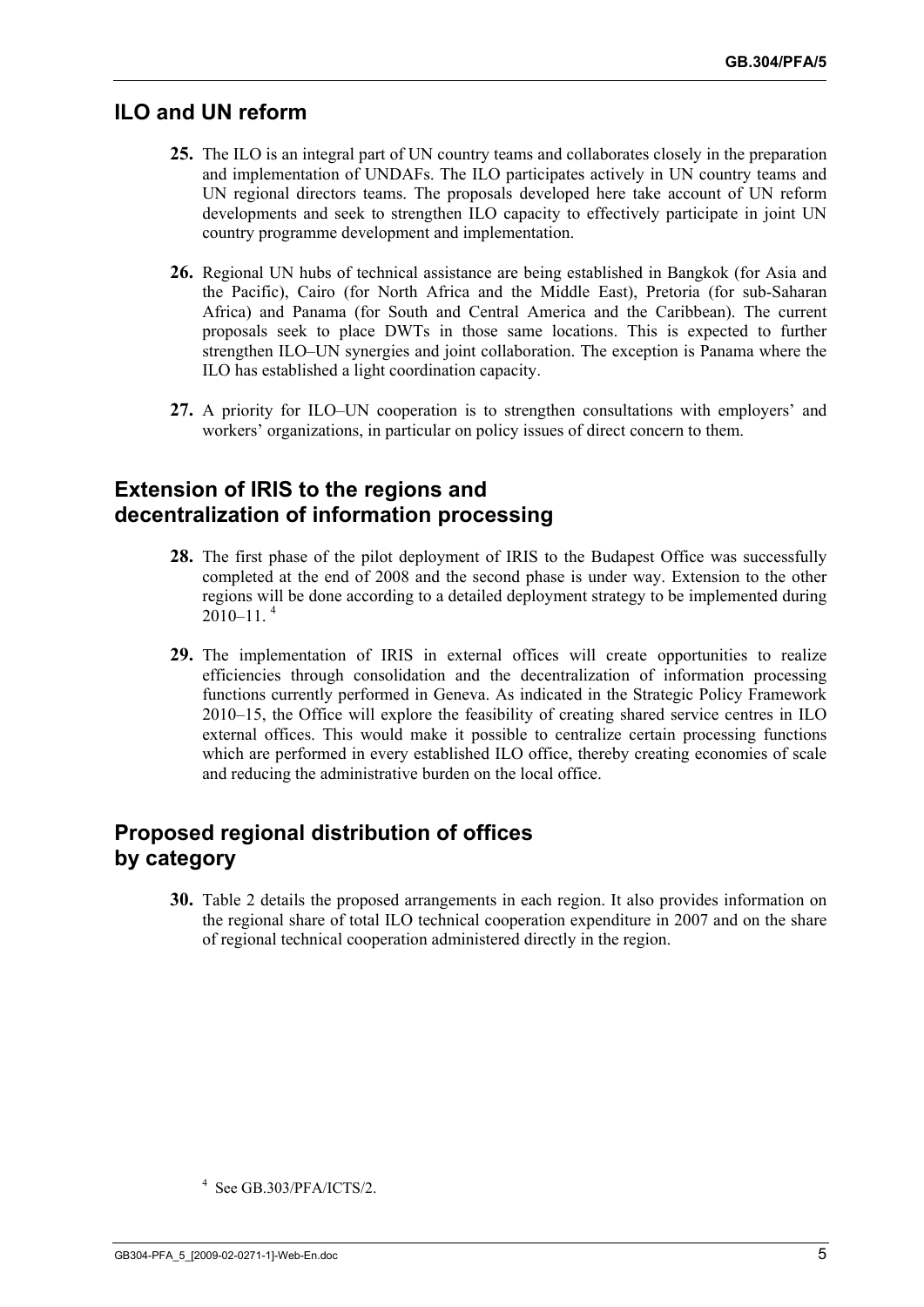| Region                     | <b>Country offices</b>                                                                                                                                                                                         | Decent work technical<br>support teams                                                                                                                                                    | <b>National coordinators</b>                                                                                                                                                                                                                                             | <b>Technical cooperation</b><br>expenditure                                              |
|----------------------------|----------------------------------------------------------------------------------------------------------------------------------------------------------------------------------------------------------------|-------------------------------------------------------------------------------------------------------------------------------------------------------------------------------------------|--------------------------------------------------------------------------------------------------------------------------------------------------------------------------------------------------------------------------------------------------------------------------|------------------------------------------------------------------------------------------|
| Africa                     | Nine offices:<br>Abidjan<br>Abuja<br>Addis Ababa<br>Algiers<br>Antananarivo<br>Dar es Salaam<br>Kinshasa<br>Harare<br>Lusaka                                                                                   | Four teams:<br>Cairo (7 countries,<br>8 specialists), Dakar<br>(16 countries, 13 specialists),<br>Yaoundé (11 countries,<br>9 specialists) and Pretoria<br>(19 countries, 12 specialists) | Five positions under<br>consideration                                                                                                                                                                                                                                    | Share of total<br>expenditure: 25.6 %<br>Administered directly by<br>the region: 72 %    |
| <b>Arab States</b>         | One office in Beirut<br>and ILO<br>representatives in<br>Jerusalem and<br>Kuwait                                                                                                                               | One team in Beirut covering<br>12 countries with 11<br>specialists.                                                                                                                       | Two positions foreseen<br>in the Syrian Arab<br>Republic and Yemen;<br>possibly one more in<br>Jordan                                                                                                                                                                    | Share of total<br>expenditure: 1.6 %<br>Administered directly by<br>the region: 84.2 %   |
| Asia and the<br>Pacific    | 12 offices:<br>Bangkok<br>Beijing<br>Colombo<br>Dhaka<br>Hanoi<br>Islamabad<br>Jakarta<br>Kathmandu<br>Manila<br>New Delhi<br>Tokyo<br>Suva<br>(special<br>arrangements exist<br>in Dili, Kabul and<br>Yangon) | Two teams:<br>Bangkok (21 countries,<br>22 specialists)<br>New Delhi (9 countries,<br>11 specialists)                                                                                     | <b>Seven positions</b><br>proposed:<br>Cambodia<br>Islamic Rep. of Iran<br>Lao People's Dem. Rep.<br>Mongolia<br>Papua New Guinea<br>Samoa<br>Timor-Leste                                                                                                                | Share of total<br>expenditure: 31.1 %<br>Administered directly by<br>the region: $97.2%$ |
| Europe and<br>Central Asia | Three country<br>offices:<br>Ankara<br><b>Budapest</b><br><b>Moscow</b><br>Five ILO offices<br><b>Berlin</b><br>Lisbon<br>Madrid<br>Paris<br>Rome<br>One ILO liaison<br>office in Brussels                     | Two (complementary)<br>teams∶<br>Budapest (18 countries,<br>6 specialists) Moscow<br>(10 countries, 6 specialists)                                                                        | 11 positions:<br>Albania, Armenia,<br>Azerbaijan, Belarus,<br>Bosnia and<br>Herzegovina,<br>Kazakhstan,<br>Kyrgyzstan, Republic of<br>Moldova,<br>Serbia,<br>Tajikistan<br>Ukraine<br>Another position<br>considered for The<br>former Yugoslav<br>Republic of Macedonia | Share of total<br>expenditure:<br>7.2%<br>Administered directly by<br>the region: 62.1 % |

#### **Table 2: Distribution of ILO country offices and DWTs by region**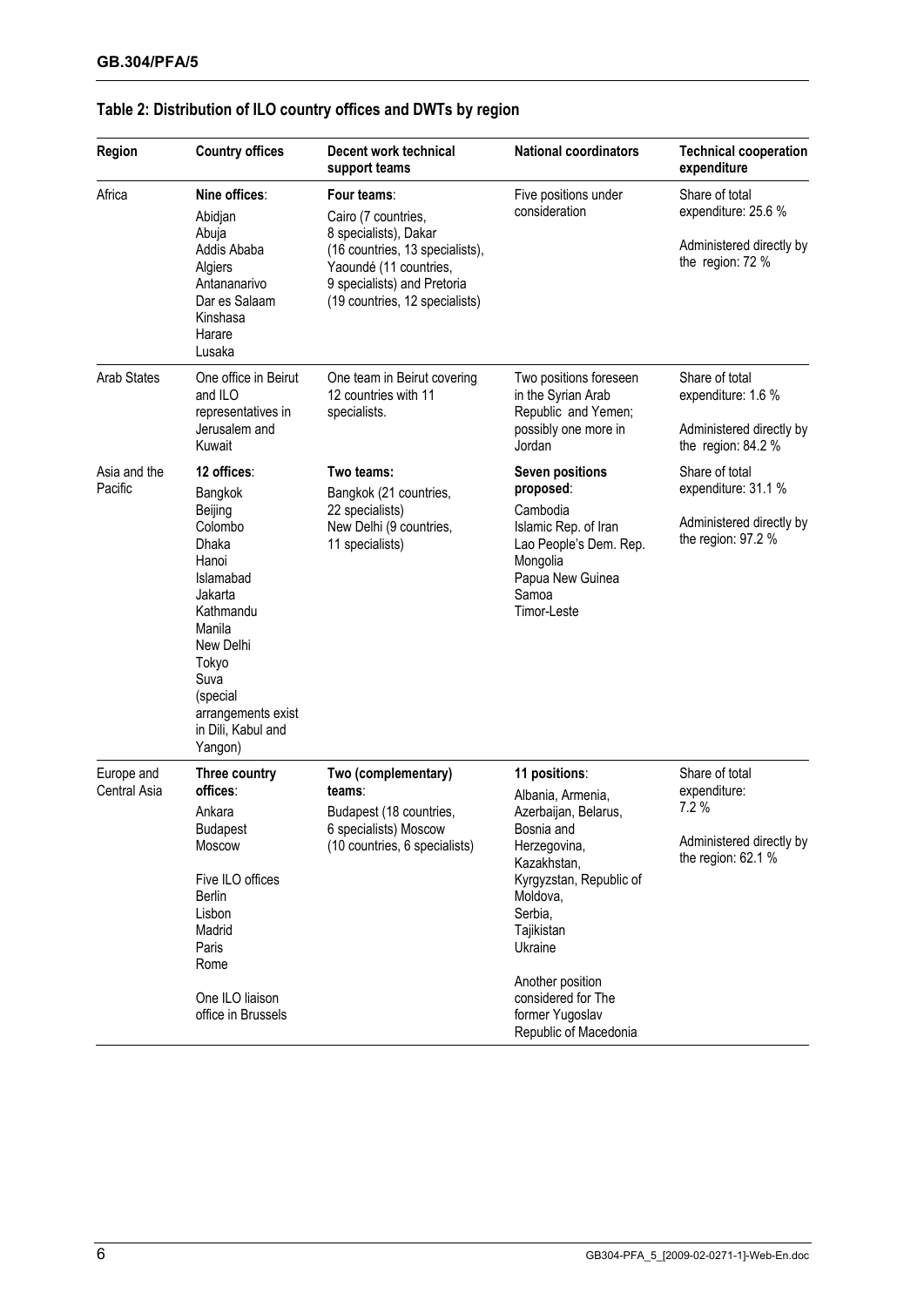| Region   | <b>Country offices</b>                                                                           | Decent work technical<br>support teams                                                                                                                                                         | <b>National coordinators</b> | <b>Technical cooperation</b><br>expenditure  |  |
|----------|--------------------------------------------------------------------------------------------------|------------------------------------------------------------------------------------------------------------------------------------------------------------------------------------------------|------------------------------|----------------------------------------------|--|
| Americas | Seven offices:                                                                                   | Four teams:                                                                                                                                                                                    | No current plans for         | Share of total                               |  |
|          | <b>Buenos Aires</b><br>Brasilia                                                                  | Lima (5 countries,                                                                                                                                                                             | national coordinators        | expenditure: 12.3 %                          |  |
|          | Lima<br>Mexico<br>Port-of-Spain<br>San José<br>Santiago<br>One regional centre<br>(CINTERFOR) in | 7 specialists)<br>Port-of-Spain (13 countries<br>and 8 Non-Metropolitan<br>Territories, 7 specialists)<br>San José (8 countries,<br>8 specialists)<br>Santiago (5 countries,<br>8 specialists) |                              | Administered directly by<br>the region: 93 % |  |
|          | Montevideo<br>One ILO office in<br>Washington DC<br>(reporting to<br>headquarters)               |                                                                                                                                                                                                |                              |                                              |  |

#### **ILO offices in industrialized countries**

**31.** The ILO has offices in seven industrialized countries. These offices promote ILO objectives and activities in these countries and liaise with governments and social partners, in particular on promoting ILO technical cooperation. The offices in Berlin, Lisbon, Madrid, Paris and Rome benefit from varying cost-sharing arrangements with the host government, including free premises (Lisbon, Madrid and Rome), contributions towards the cost of premises (Berlin and Paris) and contributions towards operating costs and technical and support staff (all). These contributions are additional to the regular budget contributions of the host governments. The other two ILO offices are in Tokyo and Washington. The ILO Office in London was closed in December 2006. These proposals do not envisage any changes to the role and status of these offices.

#### **Timetable and resource implications**

**32.** Detailed measures will be developed in 2009 for the establishment of the new structure, which will become fully operational early in 2010 to coincide with the start of the new biennium. These will include detailed staffing and operational plans for each type of office. In the case of the DWTs, the implementation of the plans will involve some reassignment of professional staff to new duty stations. It will also involve the design and implementation of targeted training to acquaint team members with the desired operational modalities of the teams, including the adoption of more collaborative and integrated methods of work. In the case of the subregional offices that will be converted into country offices, the plans will outline the new functions and responsibilities, the associated staff profiles and a strategy to adapt existing staff to the new functions where practicable. Proposals for relevant amendments to the Staff Regulations, as well as revisions to existing policies to implement required changes will be made in consultation with staff and the staff union. Policies to reinforce these changes will form part of the revised Human Resources Strategy to be submitted to the Committee in November 2009. Resources will be reallocated to meet the additional costs involved in 2009. Costs incurred during the next biennium will be covered from the resources approved for 2010–11.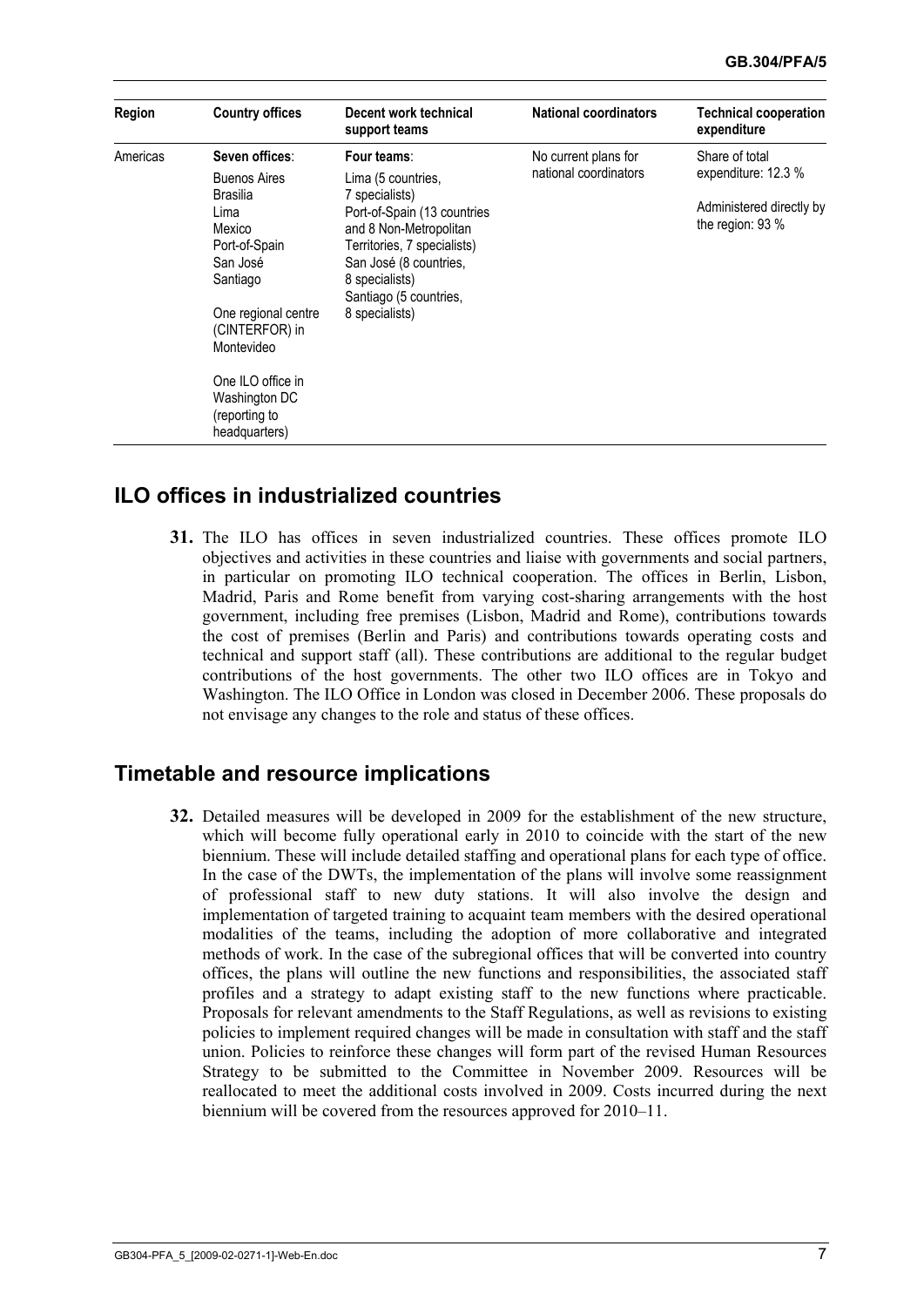### **Roles and responsibilities and accountability frameworks**

**33.** Internal procedures will be revised to clearly define the roles and responsibilities within the new structure and clarify the division of tasks between directors of country offices, DWT team leaders and regional directors as well as between the regions and headquarters. This will be done in 2009. In cooperation with the International Training Centre of the ILO in Turin, training support and programmes will be provided to ensure the new roles and responsibilities are well understood.

### **Joint responsibility for ILO outcomes**

**34.** The Strategic Policy Framework 2010–15 and the Programme and Budget for 2010–11 establish the principle and the arrangements for the joint responsibility of the regions and headquarters to achieve the agreed outcomes.

### **National ILO coordinators**

- **35.** As indicated above, national ILO coordinator positions will be created and discontinued in countries depending on programme needs and financial resources. The number of positions will depend on country situations and the evolving ILO programme in the country. Recently for instance, the positions in Bulgaria and Romania were discontinued. A number of new positions will be created in 2009 to be financed through extra-budgetary technical cooperation resources, including the Regular Budget Supplementary Account.
- **36.** *The Committee may wish to recommend to the Governing Body that it invite the Director-General to take the necessary immediate steps to implement the proposals outlined in this paper in order to strengthen the ILO's capacity to service its Members in regions and countries in line with the Social Justice Declaration and UN reform principles.*

Geneva, 23 February 2009.

*Point for decision:* Paragraph 36.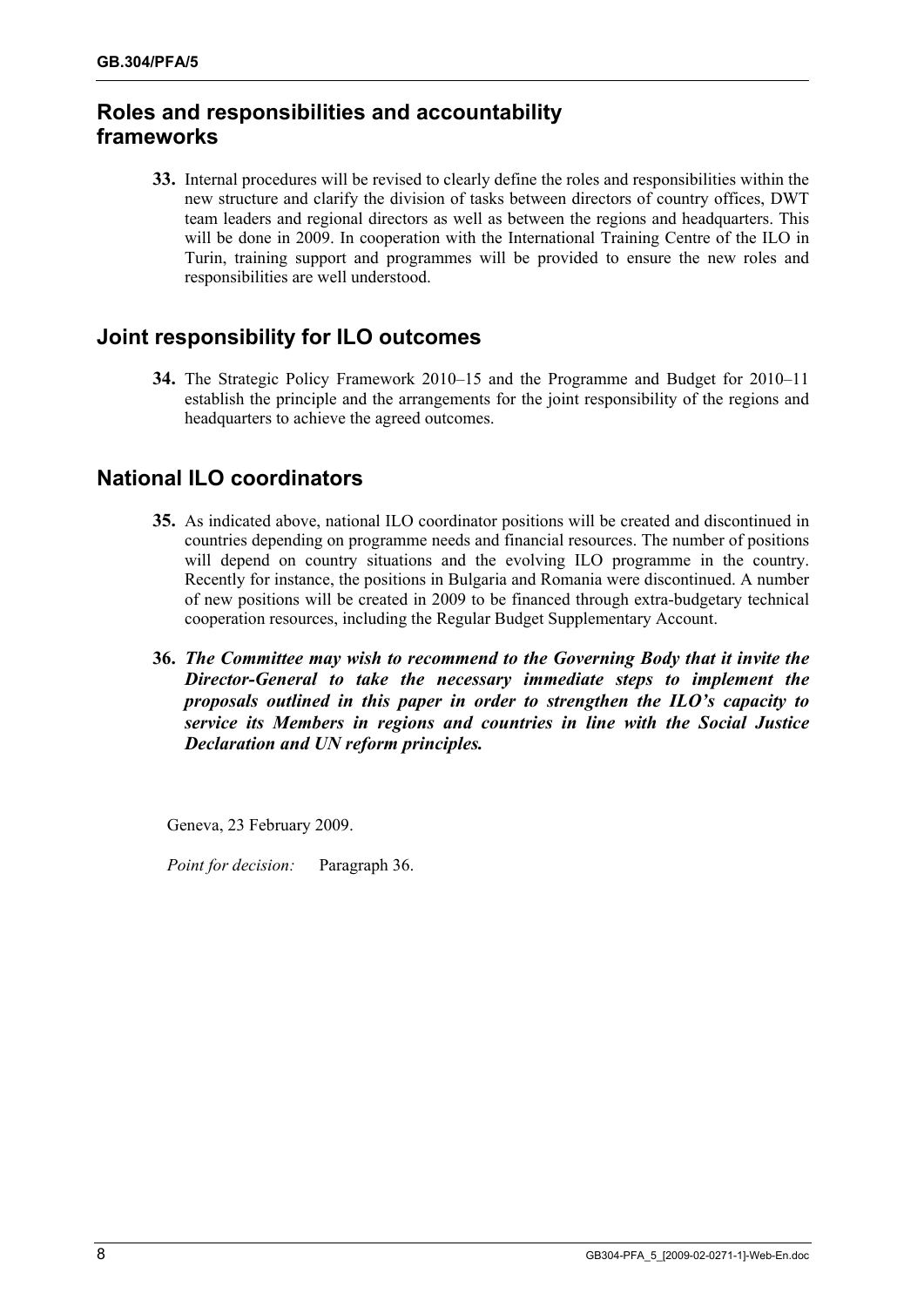### **Appendix I**

#### **A numerical profile of the ILO in the regions**

1. This appendix provides a numerical profile of the ILO in the regions.

#### **Rising expenditure in the regions**

2. Expenditure in the regions has been rising steadily over the last ten years. A main driver of expansion has been increased extra-budgetary income, which is mainly spent in the regions. In 2007, the ILO delivered \$169 million in extra-budgetary technical cooperation, compared to \$91 million in 1996. During the same period, the ILO regular budget declined by over 4 per cent in constant dollars. In 2006–07, the regions were directly responsible for \$215.5 million of extra-budgetary technical cooperation expenditure, or 65 per cent of the \$330 million expended by the ILO during the biennium. The share of the regions in the total ILO regular budget has also increased.

#### **ILO staff in the regions**

3. The total number of staff serving in the regions increased by almost 44 per cent between 1996 and 2006. Regular budget staff and technical cooperation staff both increased. Table 1 below reflects the increase in the total number of staff in the regions and the different types of staff.

|          | Regular budget        |                             | <b>Technical cooperation</b> | Total                 |                            |                         |      |
|----------|-----------------------|-----------------------------|------------------------------|-----------------------|----------------------------|-------------------------|------|
|          | Professional<br>staff | <b>National</b><br>officers | Support<br>staff             | Professional<br>staff | <b>National</b><br>experts | <b>Support</b><br>staff |      |
| 1996     | 195                   | 60                          | 445                          | 225                   |                            | 375                     | 300  |
| 2006     | 238                   | 112                         | 492                          | 181                   | 280                        | 568                     | 1871 |
| Change % | 22.1                  | 86.7                        | 10.6                         | $-19.6$               | -                          | 51.5                    | 43.9 |

#### **Table 1. ILO staff in the regions**

- 4. Between 1996 and 2006, the share of professional national staff under the regular budget and the technical cooperation programme increased significantly. This reflects the greater use of national expertise, particularly in technical cooperation programmes which rely less and less on international experts. The total number of professional staff increased from 480 to 811, with the share of national officers and experts increasing from 12.5 per cent to 48.3 per cent.
- 5. At the end of 2006, the ILO counted 352 professional staff and 476 support staff funded by the regular budget in the regions. The professional category comprises directors and deputy directors of offices, specialists, professionals in management, finance, administration and project support, and national officers. Of the total professional staff, 133 were specialists (including employers' and workers' specialists) and 60 were professionals in management, administration, finance, human resource and technical cooperation project support.
- 6. On average, the ratio of support staff to professional staff was 1.4 (i.e. 40 per cent more support staff than professional staff). Only in the Europe and Central Asia region was this ratio below one. This is explained by the fact that the regional office is located at headquarters and can thus rely substantially on support staff in central administrative services.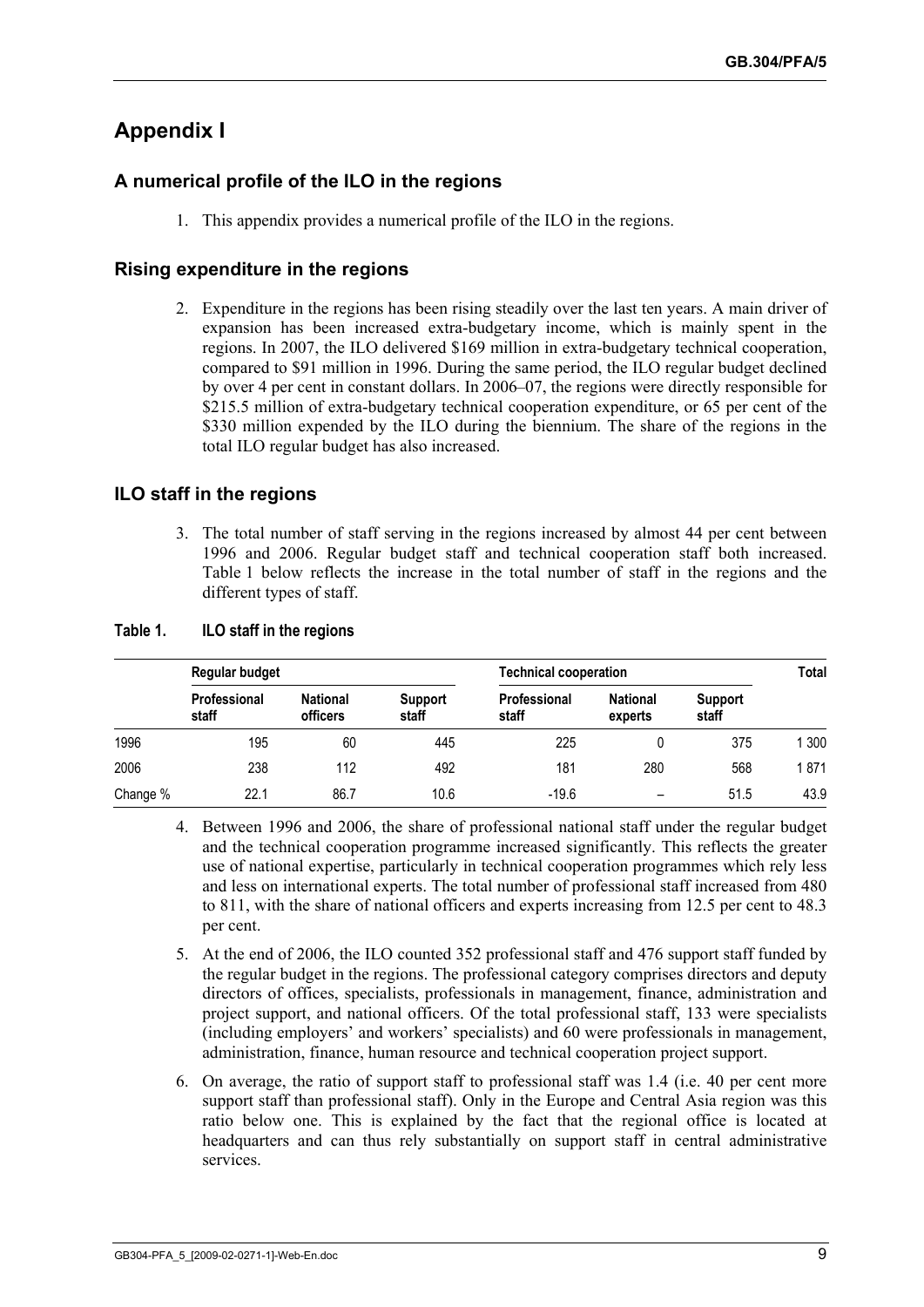|                                                            | Director/<br>Deputy | <b>Specialists</b> | Professionals* | National<br>officer | Total | Support<br>staff | Support staff/<br>P staff |
|------------------------------------------------------------|---------------------|--------------------|----------------|---------------------|-------|------------------|---------------------------|
| Africa                                                     | 10                  | 47                 | 22             | 28                  | 107   | 153              | 1.4                       |
| <b>Arab States</b>                                         | 2                   |                    |                | 4                   | 14    | 26               | 1.9                       |
| Asia/Pacific                                               | 13                  | 35                 | 19             | 36                  | 103   | 157              | 1.5                       |
| Europe/Central Asia                                        | 11                  | 11                 | 2              | 15                  | 39    | 35               | 0.9                       |
| Americas/Caribbean                                         | 11                  | 33                 | 16             | 29                  | 89    | 105              | 1.2                       |
| Total                                                      | 47                  | 133                | 60             | 112                 | 352   | 476              | 1.4                       |
| * Management, finance, administration and project support. |                     |                    |                |                     |       |                  |                           |

#### **Table 2. Profile of ILO regular budget staff in the regions**

- 7. Most professional and support staff in the regions work in subregional offices. Globally, combining all categories of staff, 57 per cent of staff in the regions is located in subregional offices, 25 per cent in country offices and 17 per cent in regional offices. Over 50 per cent of all staff in the Europe and Central Asia, Latin America and the Caribbean, and Africa regions are located in subregional offices while in the Asia and Pacific region the share is 45 per cent.
- 8. The share of staff in regional offices ranges from 19 per cent in the Asia and Pacific and Latin America and the Caribbean regions to 15 per cent in Africa and 16 per cent in Europe and Central Asia. The regional office for the Arab States combines both regional and subregional functions and is therefore atypical.
- 9. The share of staff in country offices ranges from 36 per cent in Asia and the Pacific, to 34 per cent in Africa, 26 per cent in Latin America and the Caribbean and 7 per cent in Europe and Central Asia, which has only one country office.
- 10. At the end of 2006, of 352 professional regular budget staff located in the regions, 177 were in subregional offices. Of these, 115 were classified as technical specialists, a share of 65 per cent (see table 3). On average, an ILO subregional office comprised 11 professional staff, of which seven were specialists. The number of specialists per subregional office varied from a low of four (in Cairo and Lima) to a high of 13 (Bangkok) with the most frequent being eight specialists. On average, subregional offices cover around nine countries.

#### **Table 3. Professional staff in subregional offices, end 2006**

|               | <b>Professional staff</b> | Of which specialists | Percentage of specialists |
|---------------|---------------------------|----------------------|---------------------------|
| Abidjan       | 8                         | 5                    | 63                        |
| Addis Ababa   | 11                        | 8                    | 73                        |
| Cairo         | 7                         | 4                    | 57                        |
| Dakar         | 12                        | 8                    | 67                        |
| Harare        | 12                        | 10                   | 83                        |
| Yaoundé       | 10                        | 6                    | 60                        |
| Lima          | 8                         | 4                    | 50                        |
| Port-of-Spain | 12                        | 7                    | 58                        |
| San José      | 13                        | 8                    | 62                        |
| Santiago      | 14                        | 9                    | 64                        |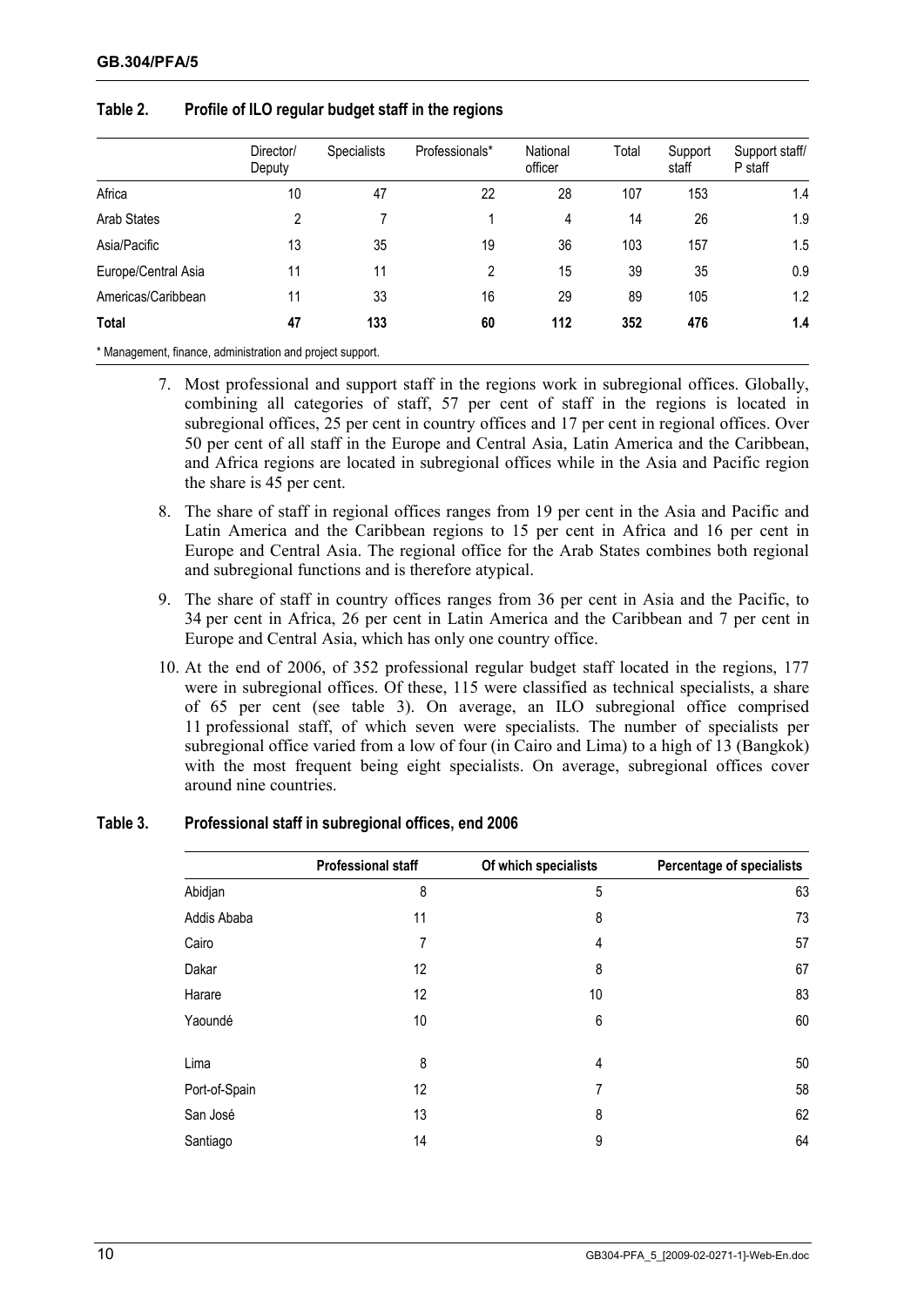|                 | <b>Professional staff</b>                                   | Of which specialists | <b>Percentage of specialists</b> |
|-----------------|-------------------------------------------------------------|----------------------|----------------------------------|
| Beirut          | 10                                                          | 7                    | 70                               |
| Bangkok         | 19                                                          | 13                   | 68                               |
| New Delhi       | 15                                                          | 8                    | 53                               |
| Manila          | 10                                                          | 7                    | 70                               |
| <b>Budapest</b> | 8                                                           | 5                    | 63                               |
| Moscow          | 8                                                           | 6                    | 75                               |
| <b>Total</b>    | 177                                                         | 115                  | 65                               |
| Average         | 11.1                                                        | 7.2                  | 65                               |
|                 | Note: Beirut excludes the regional director and her deputy. |                      |                                  |

- 11. The expertise of regular budget professional specialist staff in the regions is distributed unevenly across strategic objectives. The highest share is found in employment, followed by social dialogue, social protection and standards and fundamental principles and rights at work.
- 12. The distribution of extra-budgetary technical cooperation across strategic objectives (see table 4) follows an inverse pattern, starting with standards and fundamental principles and rights at work, followed by employment, social protection and ending with social dialogue. In recent years however there has been an increase in the relative share of employment.
- 13. At headquarters, the distribution of regular budget professional staff is more even, with approximately 22 per cent each in social dialogue and employment, followed by 18 per cent each for standards and fundamental principles and rights at work and social protection. A larger share of staff at headquarters is classified as cross-cutting, including communications, external relations and partnerships, gender and policy integration.

#### **Table 4. Distribution of ILO specialists by strategic objective**

|                                                                                                              | <b>Standards</b> | <b>Employment</b> | Social<br>protection | <b>Social</b><br>dialogue | Cross-<br>cutting | Total |
|--------------------------------------------------------------------------------------------------------------|------------------|-------------------|----------------------|---------------------------|-------------------|-------|
| Specialist P staff<br>(31/12/2006) in the regions                                                            | 12.0             | 35.3              | 15.0                 | 29.3                      | 8.3               | 100   |
| Technical cooperation<br>expenditure (2007)                                                                  | 43.0             | 36.0              | 15.0                 | 6.0                       | 0.0               | 100   |
| P staff at HQ (2006-07)                                                                                      | 18.2             | 21.6              | 17.3                 | 21.5                      | 21.4              | 100   |
| Note: Cross-cutting at HQ includes communications, external partnerships, statistics and policy integration. |                  |                   |                      |                           |                   |       |

### **Country offices deliver technical cooperation**

14. As reflected in table 5, several indicators point to the greater efficiency of country offices in delivering technical cooperation. First, the average staff size of country offices (30 staff on average combining regular budget and technical cooperation, professional and support staff) is smaller than either subregional offices (57 staff on average) or regional offices (41 staff on average). Second, the ratio of total staff to regular budget professional staff is much higher in country offices, 9.3 on average, compared to 4.9 in subregional offices and 2.9 in regional offices. In other words, professional staff in country offices directly supervise almost twice as many staff as in subregional offices.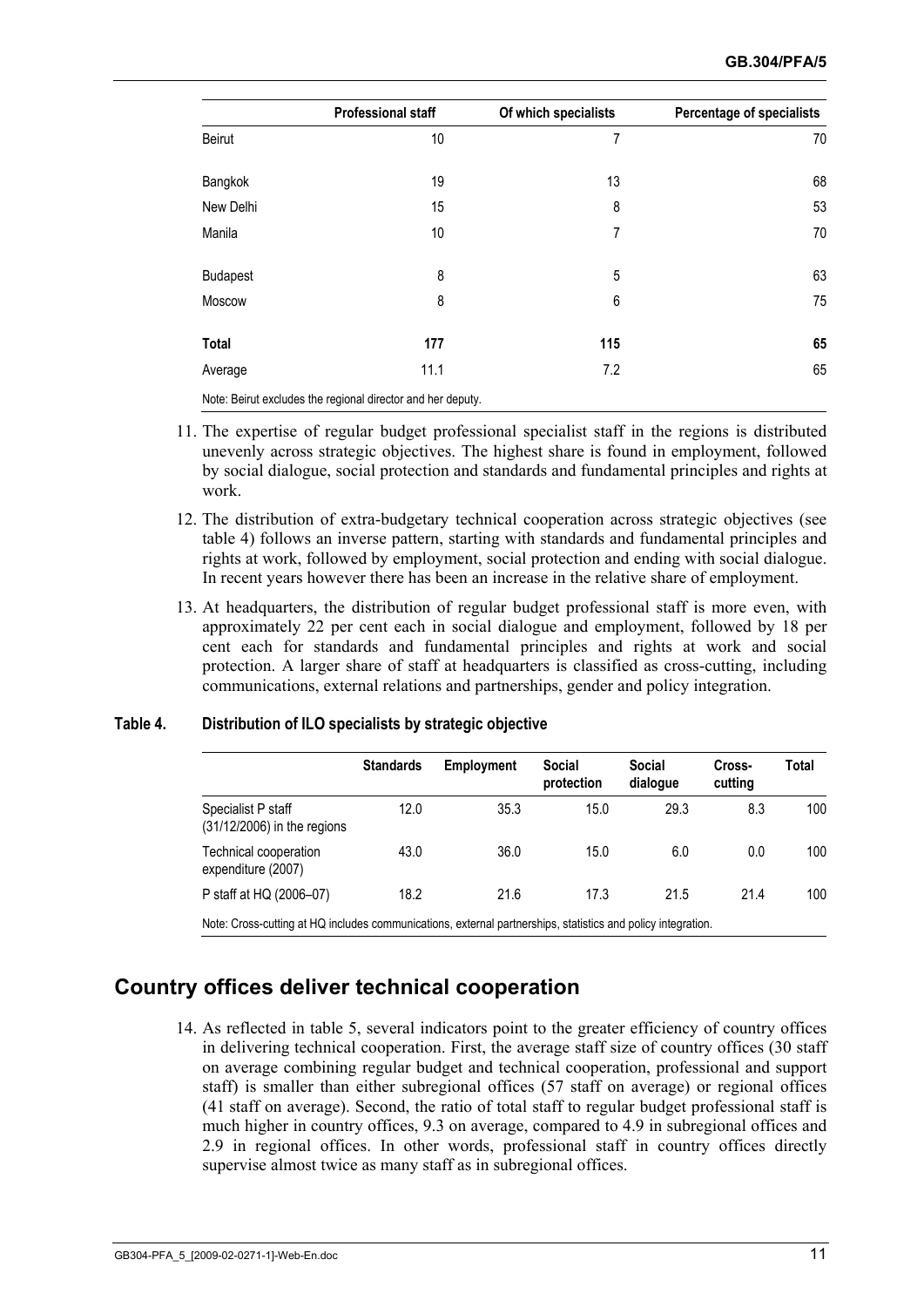#### **Table 5. Expenditure and staffing in ILO offices** (all regions average), **2006–07**

|                        | Staff per office<br>(RB and TC) | Ratio of total staff<br>per RB professional | TC expenditure<br>per RB staff | <b>Ratio RB to TC</b><br>expenditure |
|------------------------|---------------------------------|---------------------------------------------|--------------------------------|--------------------------------------|
| Regional               | 41                              | 2.9                                         | 152 923                        | 0.4                                  |
| Subregional            | 57                              | 4.9                                         | 219 390                        | 1.1                                  |
| Country                | 30                              | 9.3                                         | 775 748                        | 3.4                                  |
| Source: IRIS database. |                                 |                                             |                                |                                      |

- 15. The value of technical cooperation delivered in 2006–07 per regular budget staff in country offices amounted to \$775,000, compared to \$219,000 in subregional offices and \$152,000 in regional offices (see table 5). Finally, for every dollar spent on the regular budget, country offices spend 3.4 dollars in extra-budgetary technical cooperation, when subregional offices spend one dollar in technical cooperation for every dollar spent on the regular budget. This ratio is highest in Asia and the Pacific, followed by Africa, and Latin America and the Caribbean. Clearly, country offices have specialized in the delivery of technical cooperation and this specialization has produced efficiency gains.
- 16. In 2006–07 technical cooperation expenditure per office in 20 country offices ranged from less than \$100,000 to over \$25 million. Four country offices delivered over \$9 million; six between \$4 and \$7.5 million, while six were in the range of \$1.6 to \$3.6 million (see table 6).
- 17. The average staffing of a country office is 1.95 regular budget international professional staff, 2.3 regular budget national professional staff, 7.8 regular budget support staff and 25.4 technical cooperation staff.

|                     | TC expenditure | Regular budget staff |                |                |
|---------------------|----------------|----------------------|----------------|----------------|
|                     | (in '000s)     | International        | National       | Support        |
| Algiers             | 54             |                      | $\overline{2}$ | 6              |
| <b>CINTERFOR</b>    | 438            |                      | 3              | 8              |
| Suva                | 719            |                      |                | 9              |
| Mexico              | 865            | 3                    | 3              | 8              |
| Kathmandu           | 1673           | 1                    | 1              | 9              |
| Antananarivo        | 2 3 6 8        | $\overline{2}$       | 3              | 10             |
| Dhaka               | 2 4 5 8        |                      | 3              | 10             |
| Kinshasa            | 2840           |                      | $\overline{2}$ | 9              |
| Hanoi               | 3 2 7 1        | 1                    | 1              | 4              |
| Abuja               | 3599           | 3                    | 2              | 10             |
| Lusaka              | 3 9 6 8        | 1                    | 3              | 9              |
| <b>Buenos Aires</b> | 4611           | $\overline{2}$       | 3              | 6              |
| Ankara              | 5 3 9 0        | 1                    | 1              | $\overline{2}$ |
| <b>Brasilia</b>     | 5 6 5 6        | 3                    | 3              | 3              |
| Beijing             | 6 2 1 7        | 6                    | 2              | 9              |
| Islamabad           | 7 4 5 9        | $\overline{2}$       | 4              | 6              |

#### **Table 6. Technical cooperation expenditure and staffing in 20 country offices** (2006–07)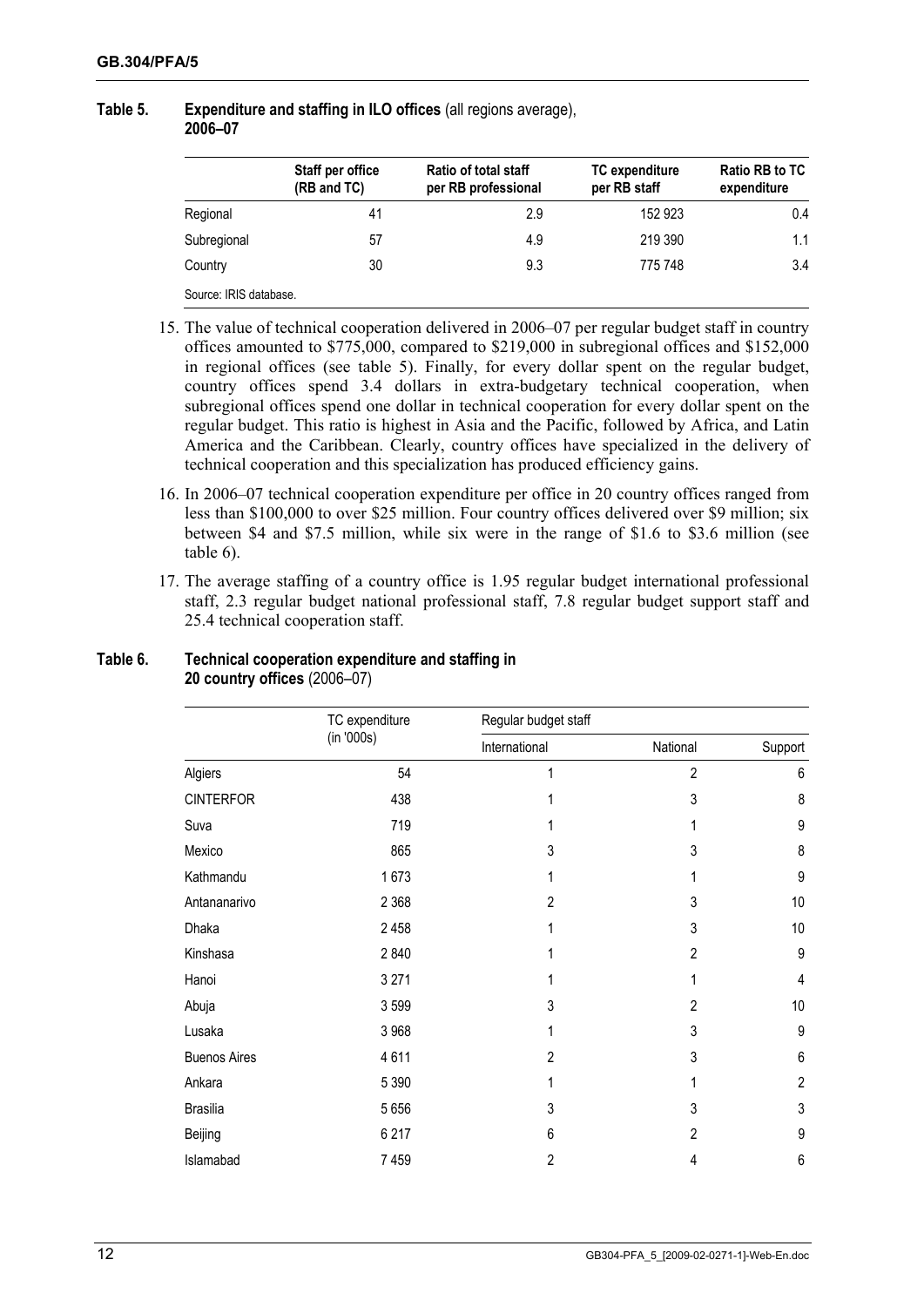|                    | TC expenditure<br>(in '000s) | Regular budget staff |          |         |
|--------------------|------------------------------|----------------------|----------|---------|
|                    |                              | International        | National | Support |
| Pretoria           | 9 1 7 6                      | 3                    | 2        | 9       |
| Colombo            | 9670                         |                      | 2        |         |
| Dar es Salaam      | 14 467                       | $\mathfrak{p}$       |          | 13      |
| Jakarta            | 25 4 68                      | 3                    | 4        | 9       |
| <b>Total</b>       | 110 367                      | 39                   | 46       | 156     |
| Average per office | 5518                         | 1.95                 | 2.3      | 7.8     |

### **Conclusion**

18. The above data suggest that country offices should specialize in the delivery of technical cooperation; that country offices should be placed directly under the authority of the regional office with overall responsibility for shaping and monitoring the ILO in the region; that professional specialist staff currently located in subregional offices should be concentrated in fewer but larger technical support teams specializing in analysis and advisory services. For this operational mode to function, a precise set of operating rules defining responsibilities and accountabilities is required.